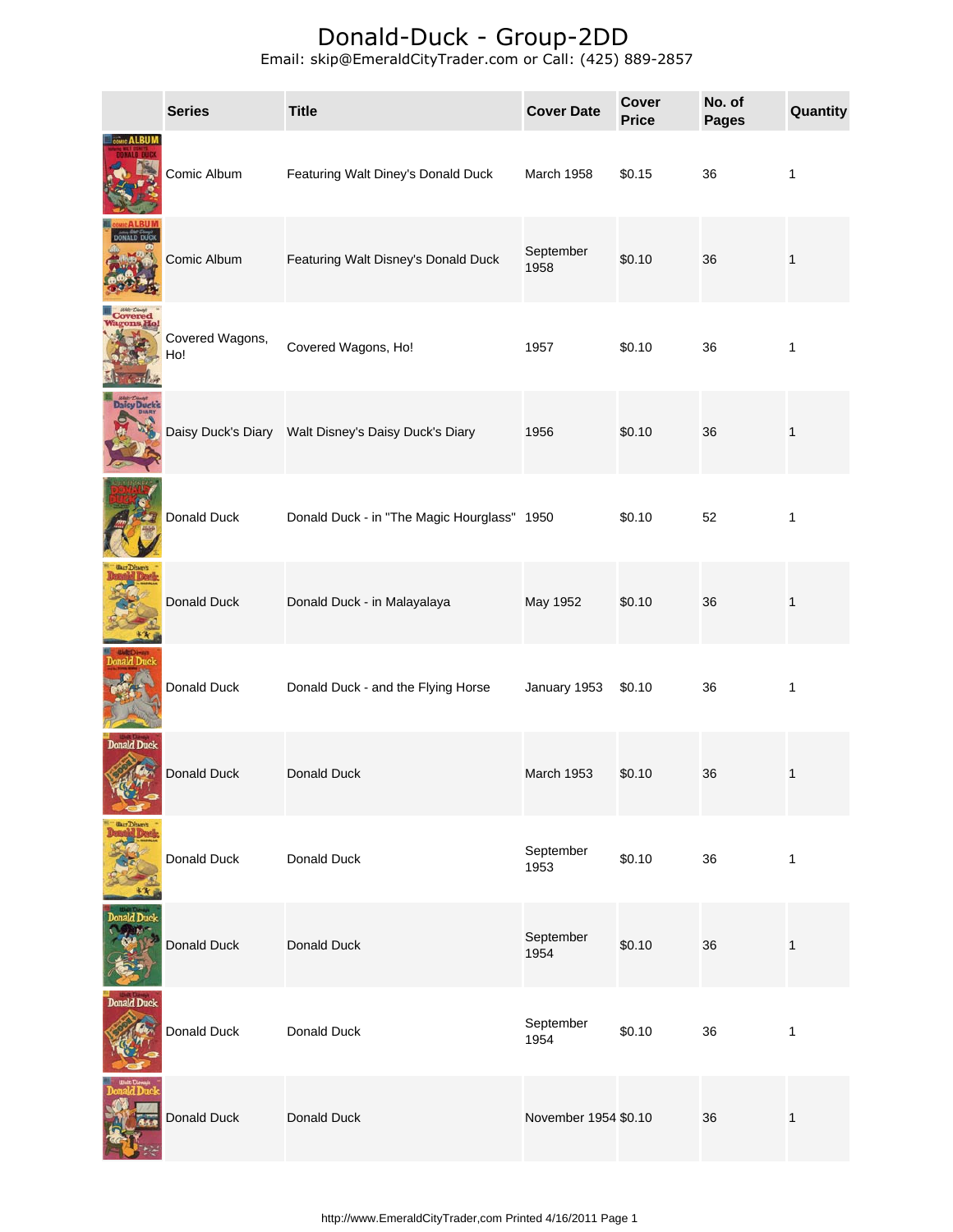|                    | <b>Series</b> | Lindin, Skip@LineraldCity Frauer.com or Cali. (425) 009-2057<br><b>Title</b> | <b>Cover Date</b>    | <b>Cover</b><br><b>Price</b> | No. of<br><b>Pages</b> | Quantity         |
|--------------------|---------------|------------------------------------------------------------------------------|----------------------|------------------------------|------------------------|------------------|
| <b>Donald Duck</b> | Donald Duck   | Donald Duck                                                                  | March 1955           | \$0.10                       | 36                     | $\mathbf{1}$     |
|                    | Donald Duck   | Donald Duck                                                                  | May 1955             | \$0.10                       | 36                     | $\mathbf{1}$     |
|                    | Donald Duck   | Donald Duck                                                                  | <b>July 1955</b>     | \$0.10                       | 36                     | 1                |
|                    | Donald Duck   | Donald Duck                                                                  | September<br>1955    | \$0.10                       | 36                     | 1                |
|                    | Donald Duck   | Donald Duck - in The Predictor Parrot                                        | November 1955 \$0.10 |                              | 36                     | $\mathbf{1}$     |
|                    | Donald Duck   | Donald Duck                                                                  | January 1956         | \$0.10                       | 36                     | $\mathbf{1}$     |
|                    | Donald Duck   | Donald Duck                                                                  | March 1956           | \$0.10                       | 36                     | 1                |
|                    | Donald Duck   | Donald Duck                                                                  | May 1956             | \$0.10                       | 36                     | 1                |
| Donald Duck        | Donald Duck   | Donald Duck                                                                  | <b>July 1956</b>     | \$0.10                       | 36                     | $\mathbf{1}$     |
| Donald Duck        | Donald Duck   | Donald Duck                                                                  | September<br>1956    | \$0.10                       | 36                     | $\mathbf{1}$     |
| <b>Donald Duck</b> | Donald Duck   | Donald Duck                                                                  | November 1956 \$0.10 |                              | 36                     | $\boldsymbol{2}$ |
| <b>Donald Duck</b> | Donald Duck   | Donald Duck                                                                  | January 1957         | \$0.10                       | 36                     | $\mathbf{1}$     |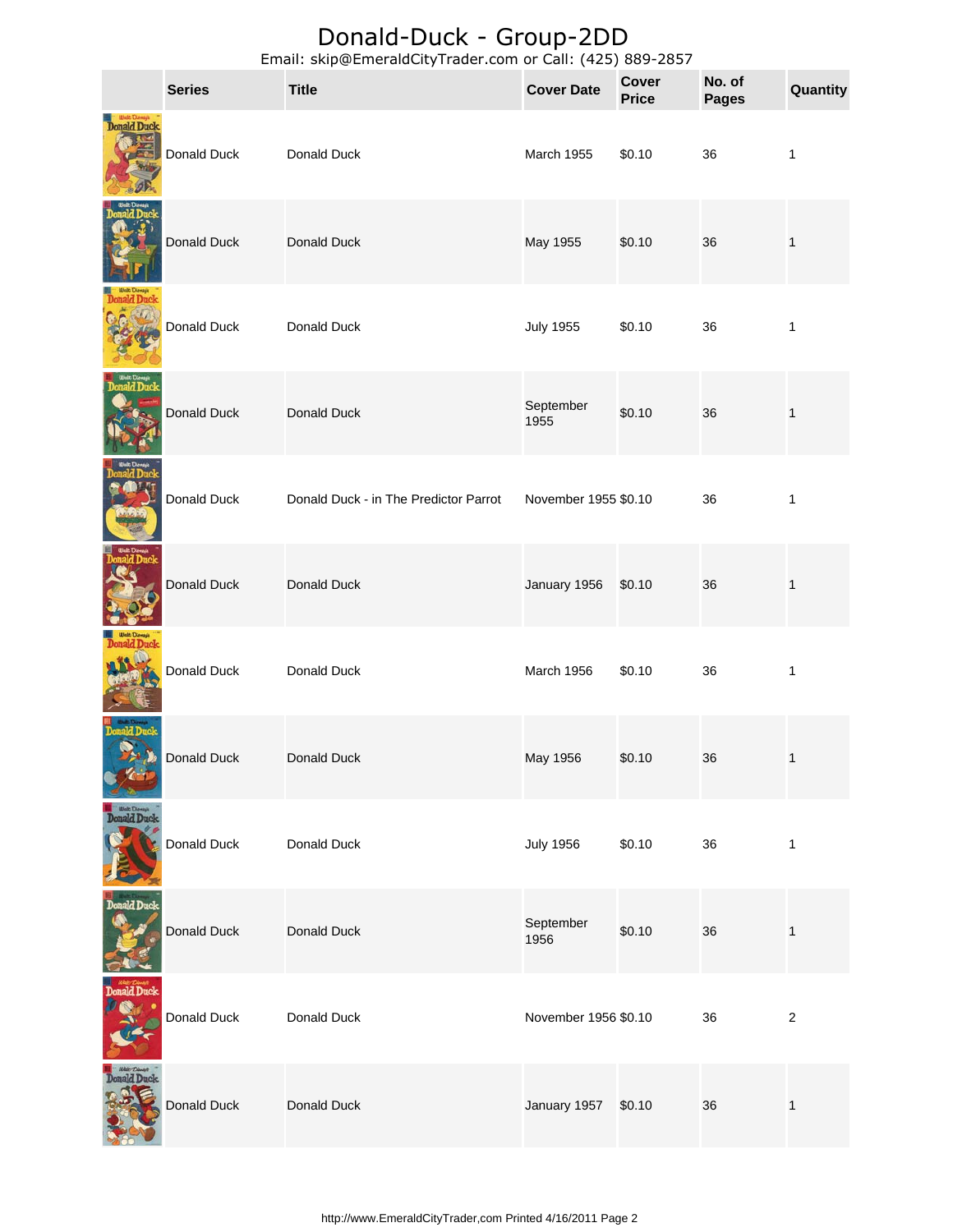|                    | <b>Series</b> | Lindii. Skip@LineraldCity Hauer.com or Cali. (423) 009-2037<br><b>Title</b> | <b>Cover Date</b>    | <b>Cover</b><br><b>Price</b> | No. of<br><b>Pages</b> | Quantity     |
|--------------------|---------------|-----------------------------------------------------------------------------|----------------------|------------------------------|------------------------|--------------|
|                    | Donald Duck   | Donald Duck                                                                 | March 1957           | \$0.10                       | 36                     | $\mathbf{1}$ |
| ald Duck           | Donald Duck   | Donald Duck                                                                 | May 1957             | \$0.10                       | 36                     | $\mathbf 1$  |
|                    | Donald Duck   | Donald Duck                                                                 | <b>July 1957</b>     | \$0.10                       | 36                     | $\mathbf{1}$ |
|                    | Donald Duck   | Donald Duck                                                                 | September<br>1957    | \$0.10                       | 36                     | $\mathbf{1}$ |
|                    | Donald Duck   | Donald Duck - in "The Crewless Cruise" November 1957 \$0.15                 |                      |                              | 36                     | $\mathbf{1}$ |
|                    | Donald Duck   | Donald Duck                                                                 | March 1958           | \$0.15                       | 36                     | $\mathbf 1$  |
|                    | Donald Duck   | Donald Duck                                                                 | May 1958             | \$0.15                       | 36                     | $\mathbf{1}$ |
|                    | Donald Duck   | Donald Duck                                                                 | <b>July 1958</b>     | \$0.15                       | 36                     | $\mathbf{1}$ |
|                    | Donald Duck   | Donald Duck                                                                 | November 1958 \$0.10 |                              | 36                     | $\mathbf{1}$ |
| nald Duck          | Donald Duck   | Donald Duck - Adventure At Bomb Bird<br>Island                              | March 1959           | \$0.10                       | 36                     | $\mathbf{1}$ |
|                    | Donald Duck   | Donald Duck                                                                 | May 1959             | \$0.10                       | 36                     | 1            |
| <b>Donald Duck</b> | Donald Duck   | Donald Duck                                                                 | <b>July 1959</b>     | \$0.10                       | 36                     | $\mathbf{1}$ |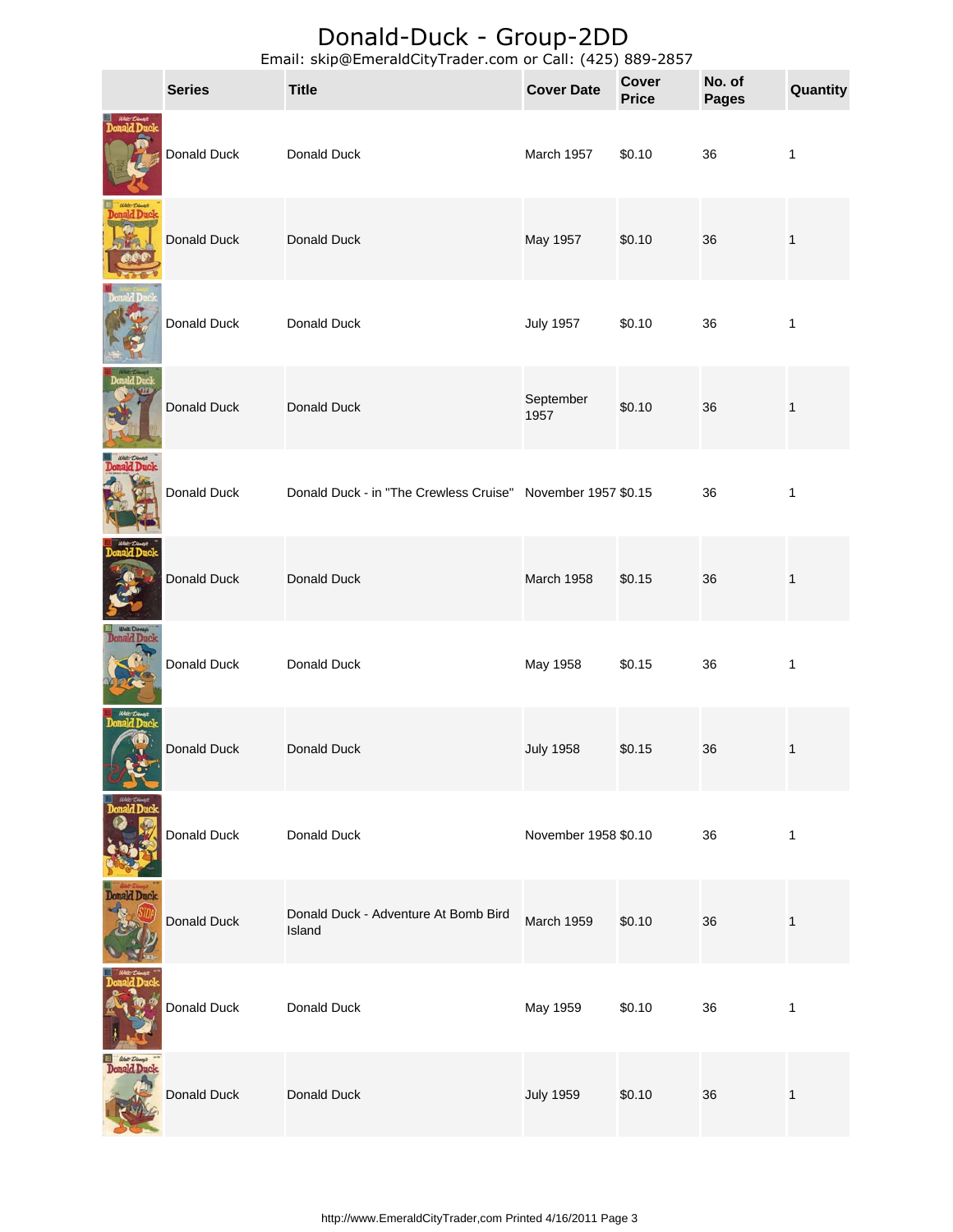|                    | <b>Series</b> | <b>Title</b>                                      | <b>Cover Date</b>    | <b>Cover</b><br><b>Price</b> | No. of<br><b>Pages</b> | Quantity     |
|--------------------|---------------|---------------------------------------------------|----------------------|------------------------------|------------------------|--------------|
|                    | Donald Duck   | Donald Duck                                       | September<br>1959    | \$0.10                       | 36                     | $\sqrt{2}$   |
|                    | Donald Duck   | Donald Duck                                       | November 1959 \$0.10 |                              | 36                     | 1            |
|                    | Donald Duck   | Donald Duck                                       | January 1960         | \$0.10                       | 36                     | 1            |
|                    | Donald Duck   | Donald Duck                                       | March 1960           | \$0.10                       | 36                     | 1            |
| <b>Donald Duck</b> | Donald Duck   | Donald Duck                                       | May 1960             | \$0.10                       | 36                     | $\mathbf{1}$ |
|                    |               | Donald Duck Album Walt Disney's Donald Duck Album | 1959                 | \$0.10                       | 36                     | $\mathbf 1$  |
|                    | Duck Album    | Wald Disney's Duck Album                          | 1955                 | \$0.10                       | 36                     | 1            |
|                    | Duck Album    | Walt Disney's Duck Album                          | 1956                 | \$0.10                       | 36                     | 1            |
|                    | Duck Album    | Walt Disney's Duck Album                          | 1957                 | \$0.10                       | 36                     | 1            |
|                    | Duck Album    | Walt Disney's Duck Album                          | 1957                 | \$0.15                       | 36                     | 1            |
| <b>ALBUM A</b>     | Duck Album    | Walt Disney's Duck Album                          | 1959                 | \$0.10                       | 36                     | 1            |
|                    | Grandma Duck  | Grandma Duck's Farm Friends                       | 1956                 | \$0.10                       | 36                     | $\mathbf{1}$ |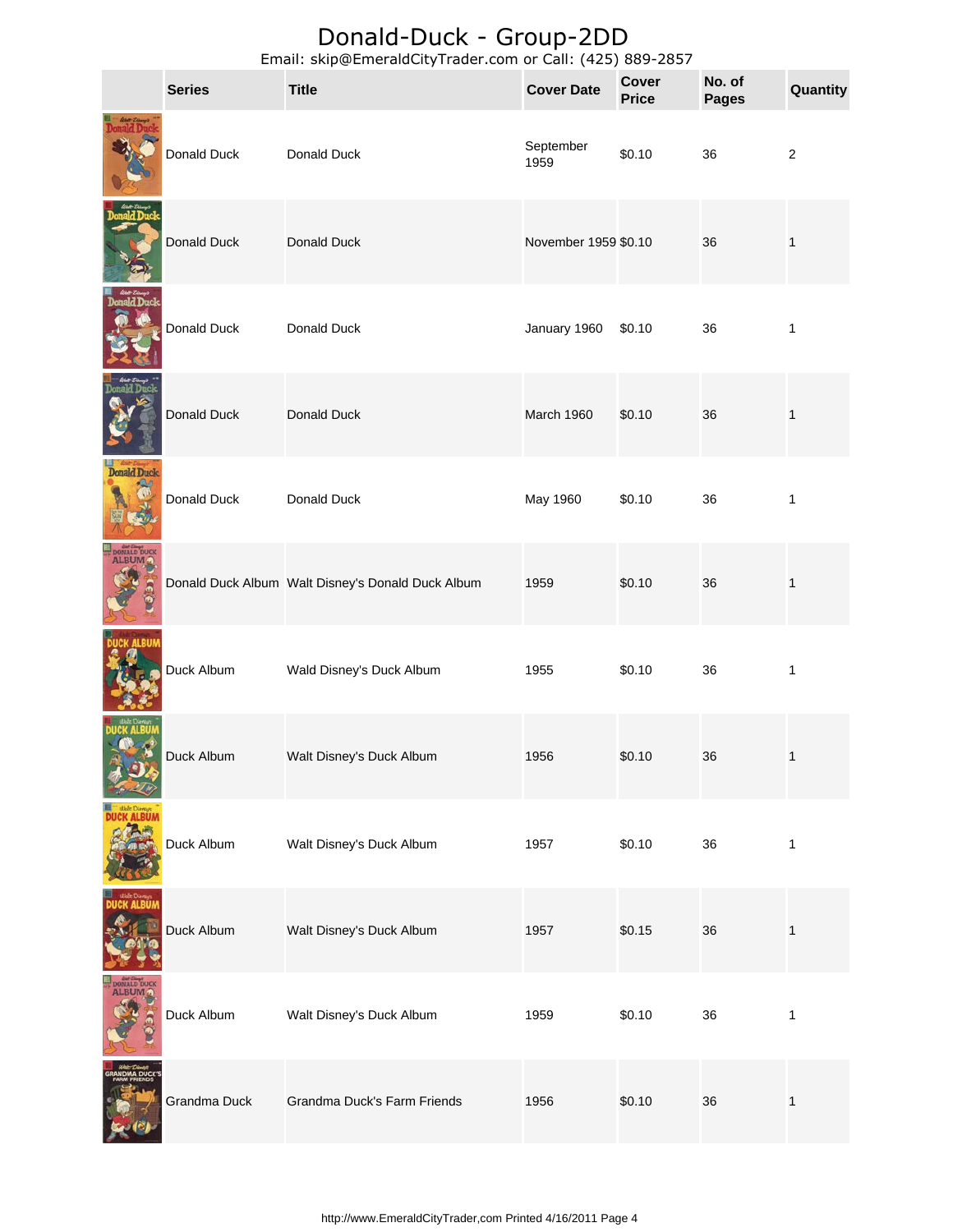|                     | <b>Series</b>           | Lindi. Skip@LineraldCityTrader.com or Cali. (423) 669-2637<br><b>Title</b> | <b>Cover Date</b>    | <b>Cover</b><br><b>Price</b> | No. of<br><b>Pages</b> | Quantity     |
|---------------------|-------------------------|----------------------------------------------------------------------------|----------------------|------------------------------|------------------------|--------------|
|                     | Grandma Duck            | Grandma Duck's Farm Friends                                                | 1957                 | \$0.15                       | 36                     | $\mathbf{1}$ |
|                     | Grandma Duck            | Grandma Duck's Farm Friends                                                | January 1960         |                              | 36                     | $\mathbf 1$  |
| GYRO GEARLOOSE      | Gyro Gearloose          | Gyro Gearloose                                                             | November 1959 \$0.01 |                              | 36                     | 1            |
|                     | Gyro Gearloose          | Gyro Gearloose                                                             | April 1960           | \$0.10                       | 36                     | $\sqrt{2}$   |
|                     | Walt Disney's<br>Comics | Donald Duck                                                                | 1953                 | \$0.10                       | 48                     | 1            |
|                     | Walt Disney's<br>Comics | Donald Duck                                                                | March 1953           | \$0.10                       | 52                     | 1            |
| <b>UALT DISNEYS</b> | Walt Disney's<br>Comics | Donald Duck                                                                | August 1953          | \$0.10                       | 48                     | 1            |
|                     | Walt Disney's<br>Comics | Donald Duck                                                                | September<br>1953    | \$0.10                       | 52                     | 1            |
| <b>WALT DISNEYS</b> | Walt Disney's<br>Comics | Donald Duck                                                                | March 1954           | \$0.10                       | 52                     | $\mathbf{1}$ |
|                     | Walt Disney's<br>Comics | Donald Duck                                                                | January 1954         | \$0.10                       | 52                     | 1            |
|                     | Walt Disney's<br>Comics | Donald Duck                                                                | November 1954 \$0.10 |                              | 36                     | $\mathbf{1}$ |
|                     | Walt Disney's<br>Comics | Donald Duck                                                                | March 1955           | \$0.10                       | 36                     | $\mathbf{1}$ |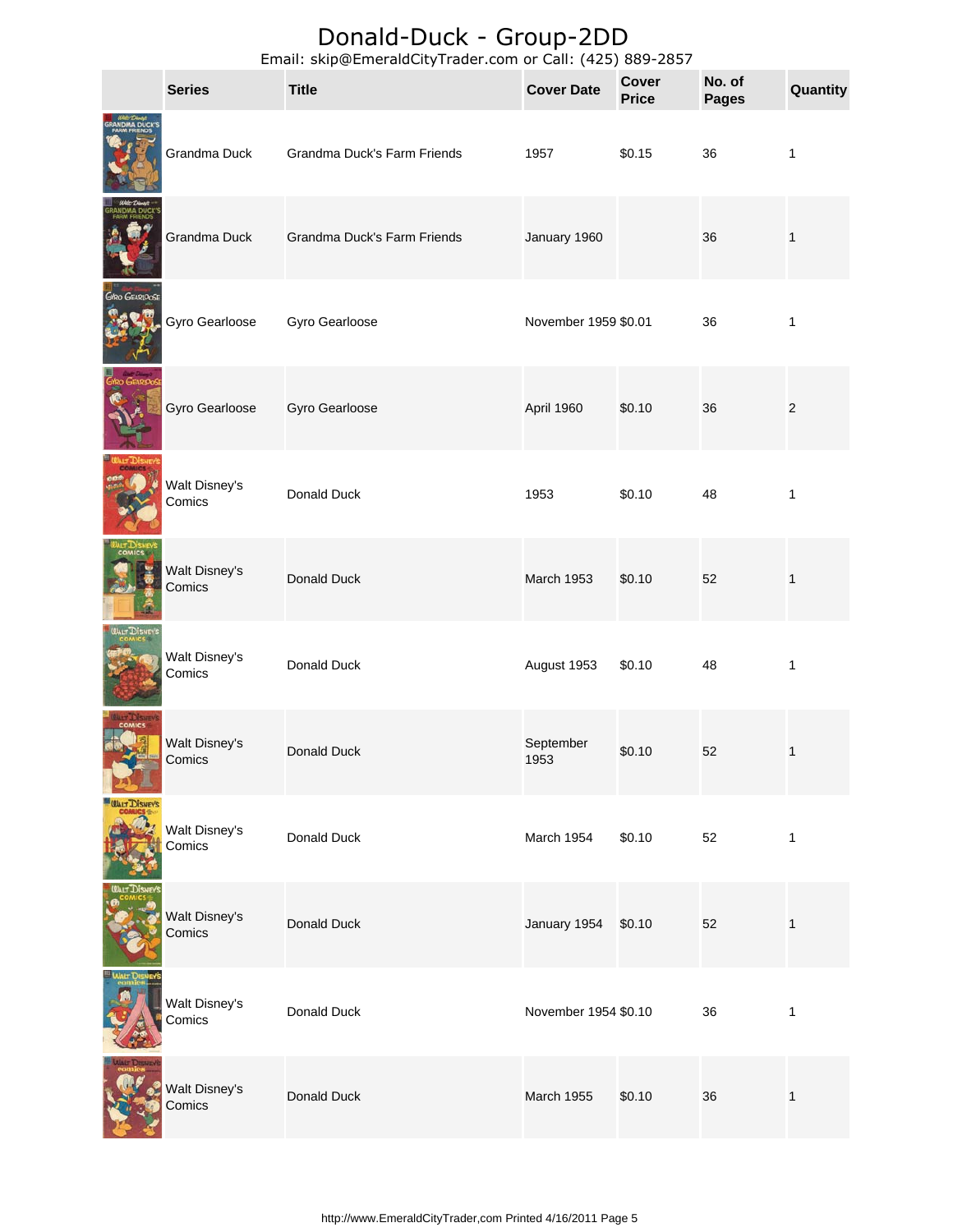|                 | <b>Series</b>           | Lindin, Skip@LincrataCity rrader.com or Cali. (423) 003 2037<br><b>Title</b> | <b>Cover Date</b>    | <b>Cover</b><br><b>Price</b> | No. of<br><b>Pages</b> | Quantity     |
|-----------------|-------------------------|------------------------------------------------------------------------------|----------------------|------------------------------|------------------------|--------------|
|                 | Walt Disney's<br>Comics | Donald Duck                                                                  | April 1955           | \$0.10                       | 36                     | $\mathbf{1}$ |
|                 | Walt Disney's<br>Comics | Donald Duck                                                                  | May 1955             | \$0.10                       | 36                     | $\mathbf 1$  |
| <b>MALT DIS</b> | Walt Disney's<br>Comics | Donald Duck                                                                  | June 1955            | \$0.10                       | 36                     | $\mathbf{1}$ |
|                 | Walt Disney's<br>Comics | Donald Duck                                                                  | <b>July 1955</b>     | \$0.10                       | 36                     | $\mathbf{1}$ |
|                 | Walt Disney's<br>Comics | Donald Duck                                                                  | September<br>1955    | \$0.10                       | 36                     | $\mathbf{1}$ |
|                 | Walt Disney's<br>Comics | Donald Duck                                                                  | October 1955         | \$0.10                       | 36                     | $\mathbf{1}$ |
|                 | Walt Disney's<br>Comics | Donald Duck                                                                  | November 1955 \$0.10 |                              | 36                     | $\mathbf{1}$ |
|                 | Walt Disney's<br>Comics | Donald Duck                                                                  | January 1956         | \$0.10                       | 36                     | 1            |
|                 | Walt Disney's<br>Comics | Donald Duck                                                                  | February 1956 \$0.10 |                              | 36                     | $\mathbf{1}$ |
|                 | Walt Disney's<br>Comics | Donald Duck                                                                  | March 1956           | \$0.10                       | 36                     | $\mathbf{1}$ |
|                 | Walt Disney's<br>Comics | Donald Duck                                                                  | May 1956             | \$0.10                       | 36                     | 1            |
|                 | Walt Disney's<br>Comics | Donald Duck                                                                  | <b>June 1956</b>     | \$0.10                       | 36                     | $\mathbf{1}$ |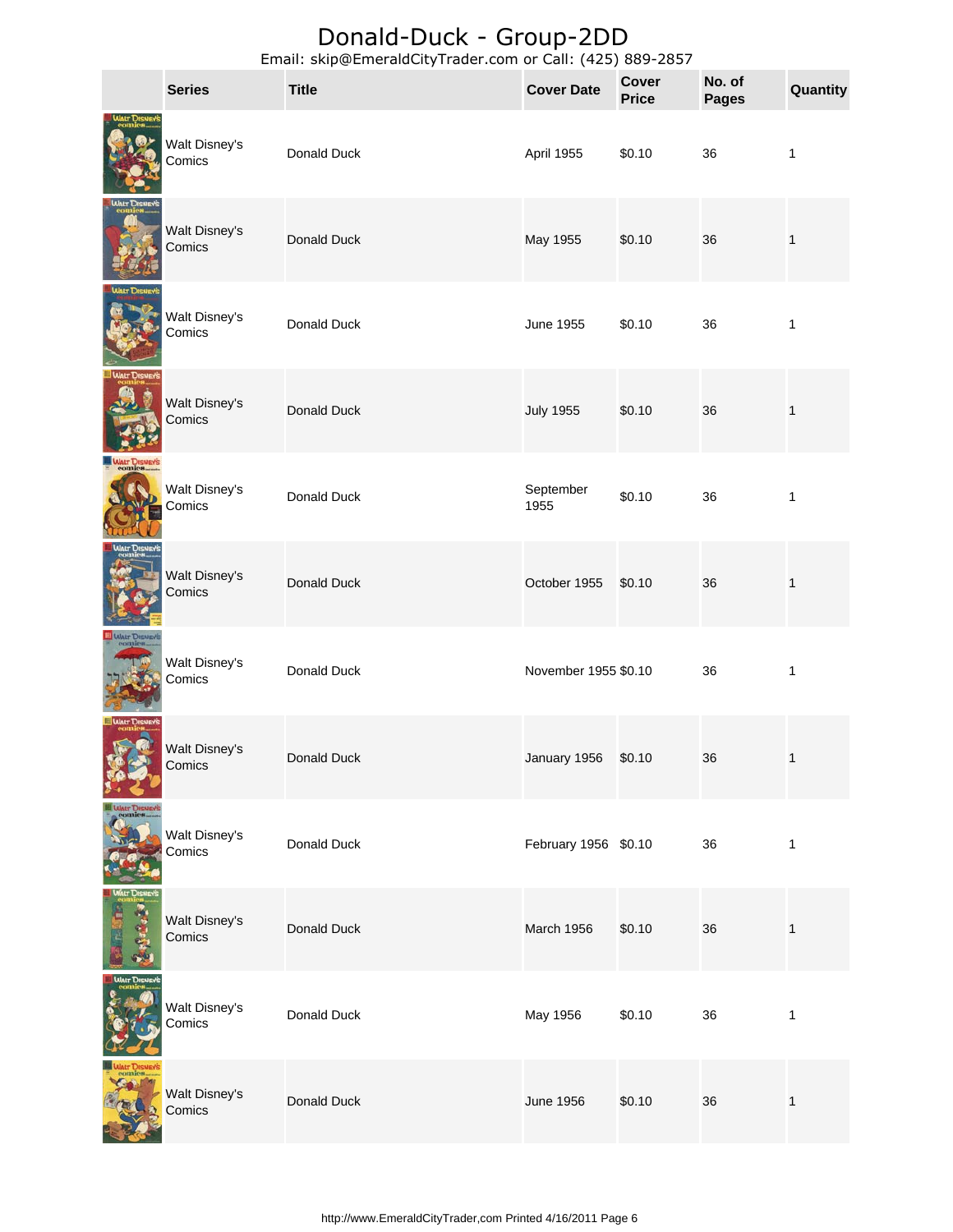|               | <b>Series</b>           | Lindii. Skip@LineraldCity Hauer.com or Cali. (423) 009-2037<br><b>Title</b> | <b>Cover Date</b>    | <b>Cover</b><br><b>Price</b> | No. of<br><b>Pages</b> | Quantity     |
|---------------|-------------------------|-----------------------------------------------------------------------------|----------------------|------------------------------|------------------------|--------------|
| WALT DISNEY'S | Walt Disney's<br>Comics | Donald Duck                                                                 | <b>July 1956</b>     | \$0.10                       | 36                     | $\mathbf{1}$ |
|               | Walt Disney's<br>Comics | Donald Duck                                                                 | August 1956          | \$0.10                       | 36                     | $\mathbf{1}$ |
|               | Walt Disney's<br>Comics | Donald Duck                                                                 | September<br>1956    | \$0.10                       | 36                     | 1            |
|               | Walt Disney's<br>Comics | Donald Duck                                                                 | October 1956         | \$0.10                       | 36                     | $\mathbf{1}$ |
|               | Walt Disney's<br>Comics | Donald Duck                                                                 | November 1956 \$0.10 |                              | 36                     | $\mathbf{1}$ |
|               | Walt Disney's<br>Comics | Donald Duck                                                                 | December<br>1956     | \$0.10                       | 36                     | $\mathbf{1}$ |
|               | Walt Disney's<br>Comics | Donald Duck                                                                 | January 1957         | \$0.10                       | 36                     | $\mathbf{1}$ |
|               | Walt Disney's<br>Comics | Donald Duck                                                                 | March 1957           | \$0.10                       | 36                     |              |
|               | Walt Disney's<br>Comics | Donald Duck                                                                 | April 1957           | \$0.10                       | 36                     | $\mathbf{1}$ |
|               | Walt Disney's<br>Comics | Donald Duck                                                                 | May 1957             | \$0.10                       | 36                     | $\mathbf{1}$ |
|               | Walt Disney's<br>Comics | Donald Duck                                                                 | May 1957             | \$0.10                       | 36                     | $\mathbf{1}$ |
|               | Walt Disney's<br>Comics | Donald Duck                                                                 | <b>July 1957</b>     | \$0.10                       | 36                     | $\mathbf{1}$ |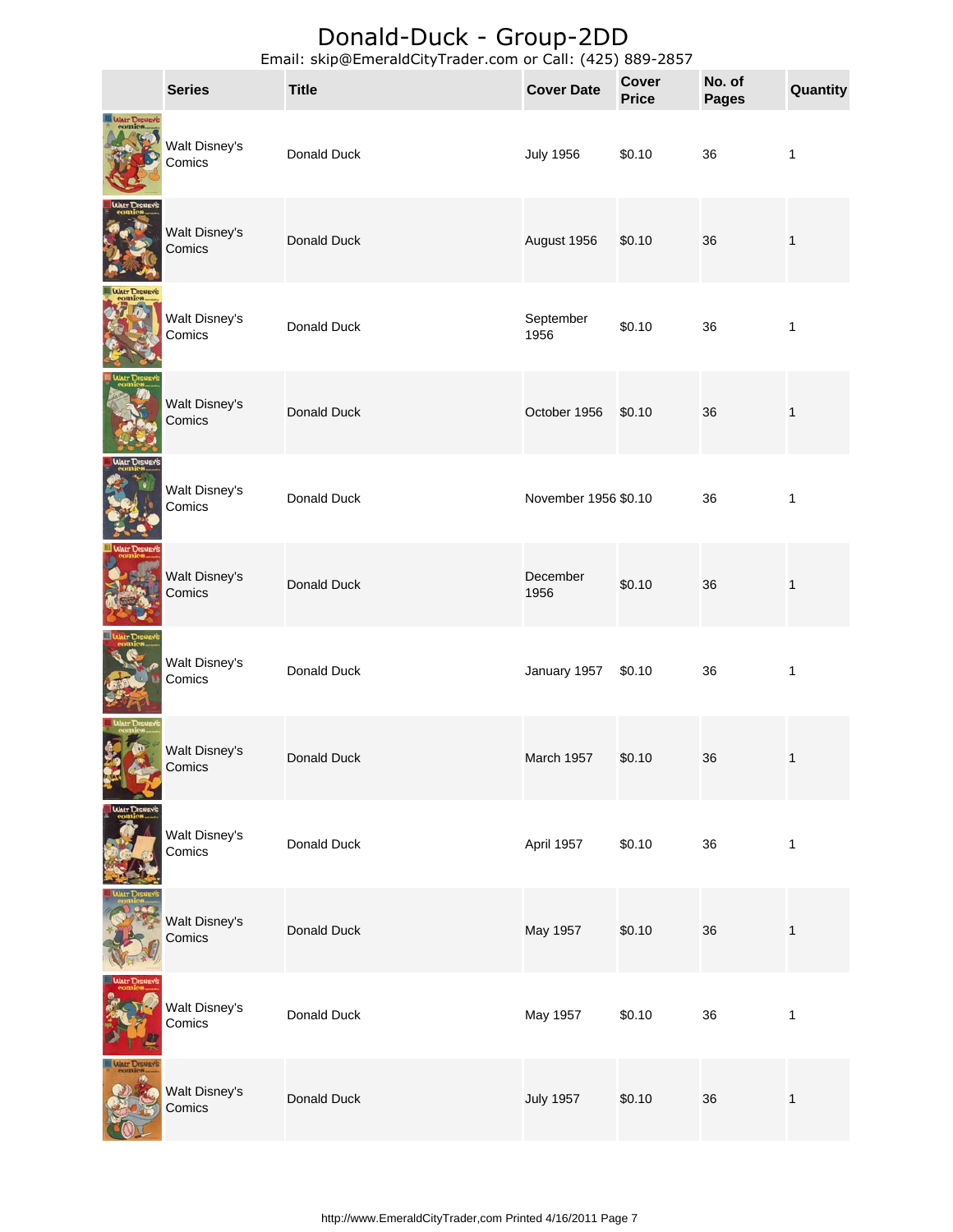|                                | <b>Series</b>           | <b>Title</b> | <b>Cover Date</b>    | <b>Cover</b><br><b>Price</b> | No. of<br><b>Pages</b> | Quantity     |
|--------------------------------|-------------------------|--------------|----------------------|------------------------------|------------------------|--------------|
|                                | Walt Disney's<br>Comics | Donald Duck  | August 1957          | \$0.10                       | 36                     | $\mathbf{1}$ |
|                                | Walt Disney's<br>Comics | Donald Duck  | September<br>1957    | \$0.10                       | 36                     | $\mathbf{1}$ |
|                                | Walt Disney's<br>Comics | Donald Duck  | October 1957         | \$0.15                       | 36                     | 1            |
| WALT DISNEY'S                  | Walt Disney's<br>Comics | Donald Duck  | February 1958 \$0.15 |                              | 36                     | $\mathbf{1}$ |
|                                | Walt Disney's<br>Comics | Donald Duck  | April 1958           | \$0.15                       | 36                     | $\mathbf{1}$ |
|                                | Walt Disney's<br>Comics | Donald Duck  | May 1958             | \$0.15                       | 36                     | $\mathbf{1}$ |
|                                | Walt Disney's<br>Comics | Donald Duck  | <b>June 1958</b>     | \$0.15                       | 36                     | $\mathbf{1}$ |
|                                | Walt Disney's<br>Comics | Donald Duck  | <b>July 1958</b>     | \$0.15                       | 36                     | $\mathbf{1}$ |
|                                | Walt Disney's<br>Comics | Donald Duck  | September<br>1958    | \$0.10                       | 36                     | $\mathbf{1}$ |
| <b>WALT DISNEY!</b>            | Walt Disney's<br>Comics | Donald Duck  | November 1958 \$0.10 |                              | 36                     | $\mathbf{1}$ |
|                                | Walt Disney's<br>Comics | Donald Duck  | January 1959         | \$0.10                       | 36                     | 1            |
| <b>WALT DISNEY'S</b><br>comics | Walt Disney's<br>Comics | Donald Duck  | February 1959 \$0.10 |                              | 36                     | 1            |